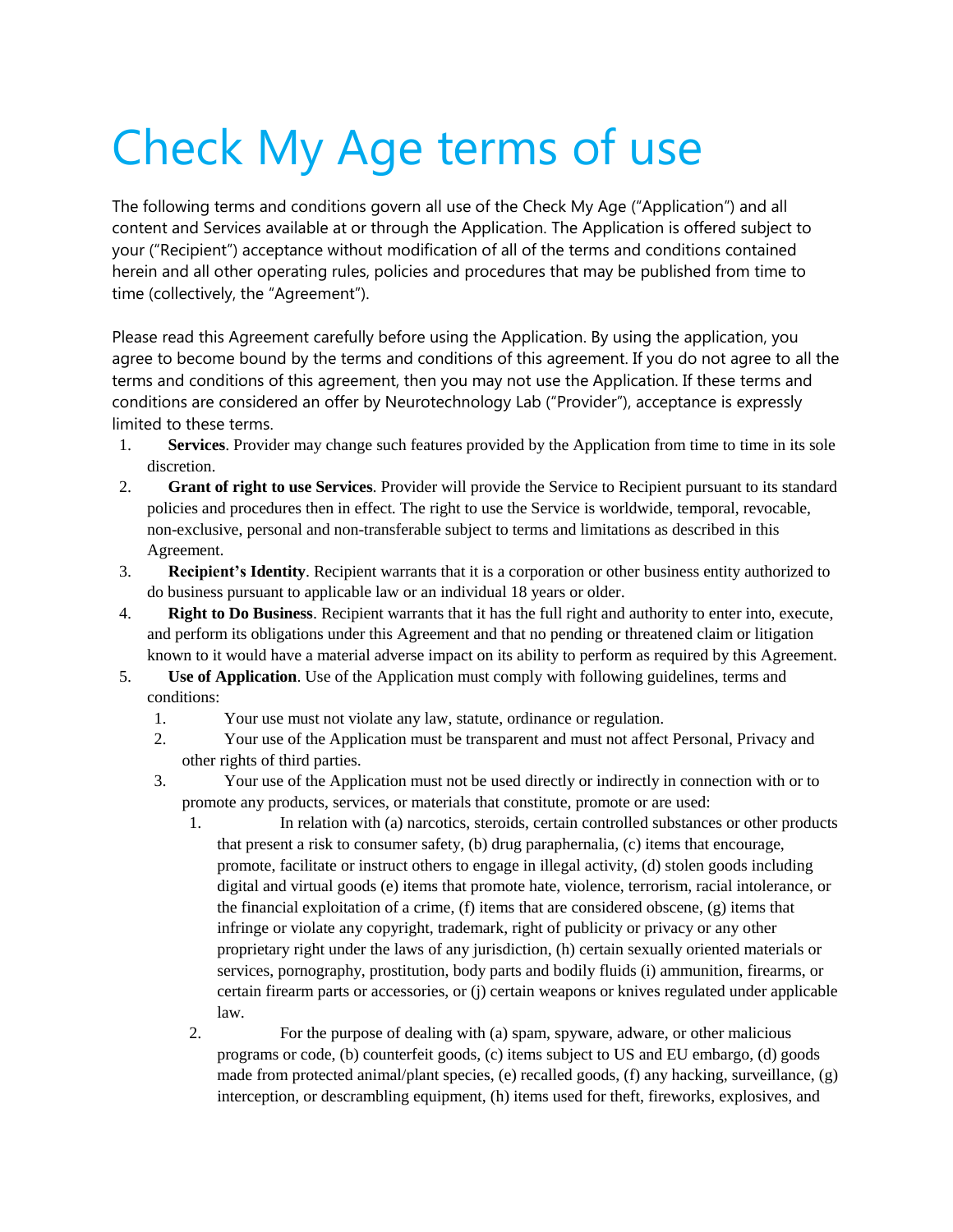hazardous materials, (i) government IDs, police items, (j) unlicensed trade or dealing in stocks and securities, (k) professional services regulated by state licensing regimes, (l) nontransferable items such as airline tickets or event tickets, (m) non-packaged food items.

- 3. To (a) show the personal information of third parties in violation of applicable law, (b) support pyramid or ponzi schemes, matrix programs, other "get rich quick" schemes or certain multi-level marketing programs, (c) are associated with purchases of annuities or lottery contracts, lay-away systems, off-shore banking or transactions to finance or refinance debts funded by a credit card, (d) are for the sale of certain items before the seller has control or possession of the item, (e) are by payment processors to collect payments on behalf of merchants, (f), are associated with the sale of traveler's checks or money orders, (h) involve currency exchanges or check cashing businesses, or (i) involve certain credit repair, debt settlement services, credit transactions or insurance activities.
- 4. In sales of products or services identified by government agencies to have a high likelihood of being fraudulent.
- 5. Violating applicable laws or industry regulations regarding the sale of (a) tobacco products, or (b) prescription drugs and devices.
- 6. Involving gambling, gaming and/or any other activity with an entry fee and a prize, including, but not limited to casino games, sports betting, horse or greyhound racing, lottery tickets, other ventures that facilitate gambling, games of skill (whether or not it is legally defined as a lottery) and sweepstakes
- 4. The Application must not be used in connection with any situation which violates low using country or any regulation and personal, privacy, property and other rights and this Agreement.
- 6. **Submission of materials to the Application**. When you submit any materials to the application, You are entirely responsible for the content of, and any harm resulting from, that Content. That is the case regardless of whether the Content in question constitutes text, graphics, images, photos, audio or video file, source code, computer software or other type of materials. By making Content available, you represent and warrant including but not limited that:
	- 1. Use of the Content will not infringe the proprietary rights, including but not limited to the copyright, patent, trademark or trade secret rights, of any third party.
	- 2. If your employer has rights to intellectual property you create, you have either (i) received permission from your employer to post or make available the Content, including but not limited to any software, or (ii) secured from your employer a waiver as to all rights in or to the Content.
	- 3. You have fully complied with any third-party licenses relating to the Content, and have done all things necessary to successfully pass through to end users any required terms.
	- 4. The Content does not contain or install any viruses, worms, malware, Trojan horses or other harmful or destructive content.
	- 5. The Content is not pornographic, does not contain threats or incite violence towards individuals or entities, and does not violate the privacy or publicity rights of any third party.
	- 6. You have, in the case of Content that includes computer code, accurately categorized and/or described the type, nature, uses and effects of the materials, whether requested to do so by the Provider or otherwise.
	- 7. For Content provided to the Application, you grant the Provider a world-wide, royalty-free, and non-exclusive license to reproduce, modify, adapt and publish the Content.
	- 8. For Content submitted for processing to the Application, you grant the right to use the

Content in a non-person-identifiable manner to improve quality and user experience of our Services. Without limiting any of those representations or warranties, the Provider has the right (though not the obligation) to, in the Provider's sole discretion (i) refuse or remove any content that, in Provider's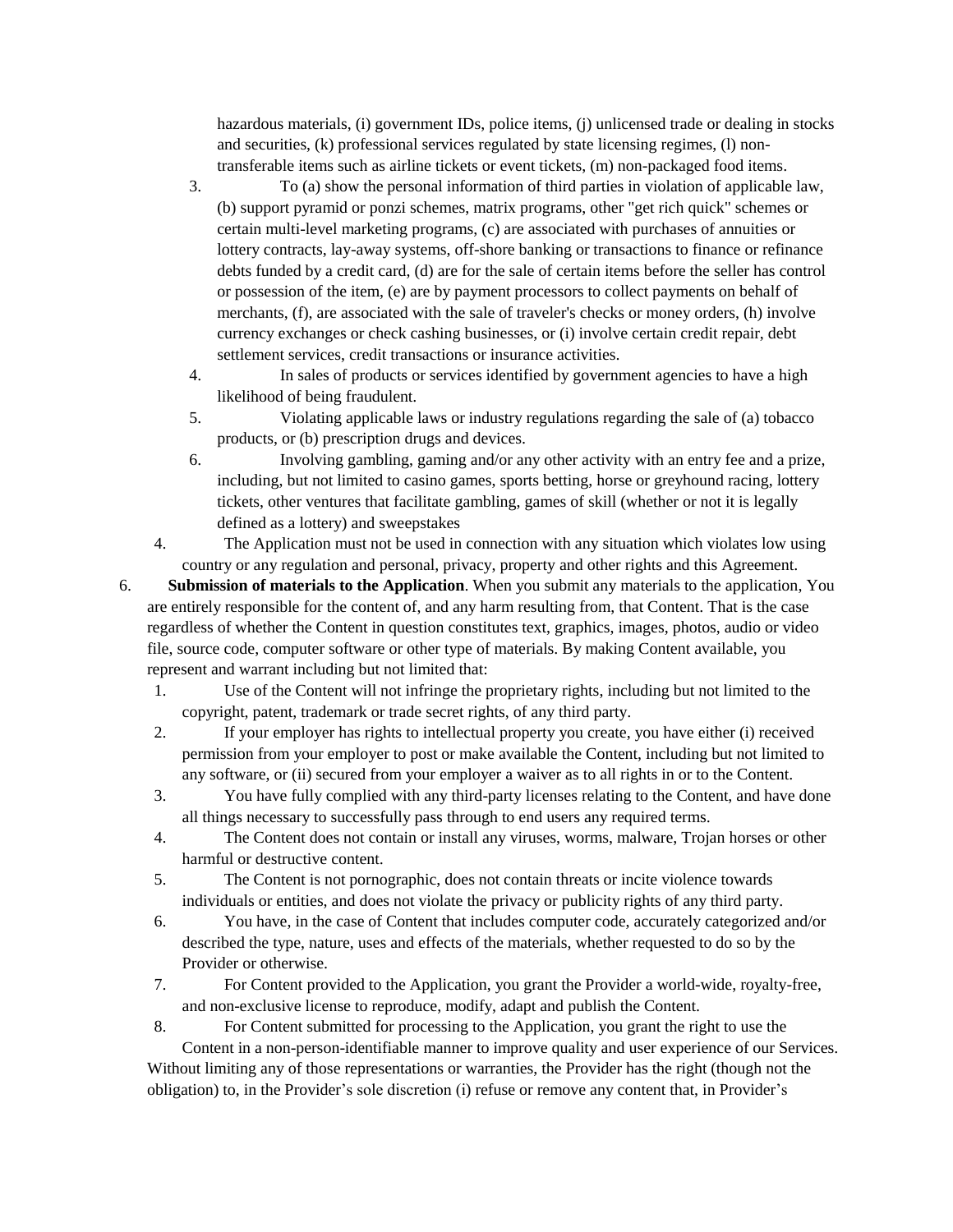reasonable opinion, violates the Provider policy or is in any way harmful or objectionable, or (ii) terminate or deny access to and use of the Application to any individual or entity for any reason.

- 7. **Responsibilities of the Application users**. The Provider has not reviewed, and cannot review, all of the material, including images, audio, video, text, source code or computer software, provided to the application or transferred through Services, and cannot therefore be responsible for that material's content, use or effects. By providing the Application, the Provider does not represent or imply that it endorses the material there provided, or that it believes such material to be accurate, useful or nonharmful. You are responsible for taking precautions as necessary to protect yourself and your computer systems from viruses, worms, Trojan horses, and other harmful or destructive content. The Application may contain content that is offensive, indecent, or otherwise objectionable, as well as content containing technical inaccuracies, typographical mistakes, and other errors. The Application may also contain material or products and services may be operated in a way that violates the privacy or publicity rights, or infringes the intellectual property and other proprietary rights, of third parties, or the downloading, copying or use of which is subject to additional terms and conditions, stated or unstated. The Provider disclaims any responsibility for any harm resulting from the use by users of the Application, or from any use of the Application by those users and materials they provided.
- 8. **Content of Other websites**. We have not reviewed, and cannot review, all of the material, including source codes and computer software, made available through the websites, webpages and applications to which the Application links. The Provider does not have any control over those third party websites, webpages and applications, and is not responsible for their contents or their use. You are responsible for taking precautions as necessary to protect yourself and your computer systems from viruses, worms, Trojan horses, and other harmful or destructive content. The Provider disclaims any responsibility for any harm resulting from your use of links to websites and webpages.
- 9. **Copyright Infringement and DMCA Policy**. As the Provider asks others to respect its intellectual property rights, it respects the intellectual property rights of others. If you believe that material located on or linked to by the Application violates your copyright, please notify us by providing a written notice. The Provider will respond to all such notices, including as required or appropriate by removing the infringing material or disabling all links to the infringing material.
- 10. **Intellectual Property**. This Agreement does not transfer from the Provider to you any of Provider or third party intellectual property. The Provider, the Provider's logo, and all other trademarks, service marks, graphics and logos used in connection with the Provider are trademarks or registered trademarks of the Provider or Provider's licensors. Other trademarks, service marks, graphics and logos used in connection with the Application may be the trademarks of other third parties. Your use of the Application grants you no right or license to reproduce or otherwise use any of the Provider or third-party trademarks.
- 11. **Support**. The Provider may provide technical support for its Services in some situations. However, the Provider may decide, in its sole discretion, to provide technical support, general support or customization for its Services (collectively "Support"), and may terminate that Support at any time with or without notice. The Provider may change, suspend or discontinue any or all features of Services at any time. Also, the Provider may limit or restrict completely access to the Application or Services without any notices or liabilities.
- 12. **Fees**. Recipient agrees not to pay fees for the use of the Application.
- 13. **Termination**. The Provider may terminate your use of all or any part of the Application or Services at any time, with or without cause, with or without notice, effective immediately. If you wish to terminate this Agreement you may simply discontinue using the Application. All provisions of this Agreement which by their nature should survive termination shall survive termination, including, without limitation, ownership provisions, warranty disclaimers, indemnity and limitations of liability.
- 14. **No High Risk Use**. The application and services are not fault-tolerant. The Application is not designed or intended for use in any situation where failure or fault of any kind of the Service could lead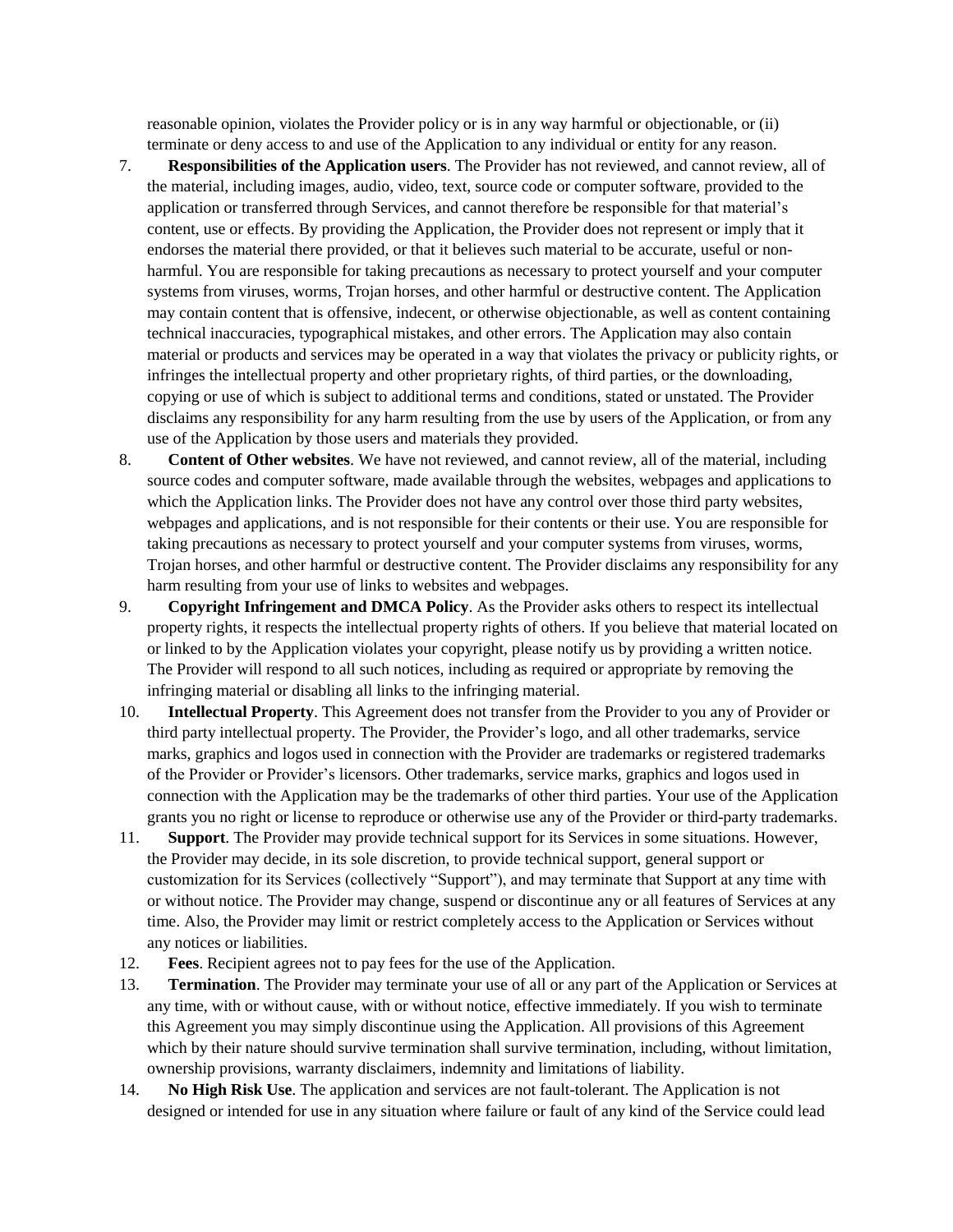to death or serious bodily injury of any person, or to severe physical or environmental damage ("High Risk Use"). You are not allowed to use the Application or Services in, or in conjunction with, High Risk Use. High Risk Use is STRICTLY PROHIBITED. High Risk Use includes, for example, the following: aircraft or other modes of human mass transportation, nuclear or chemical facilities, and Class III medical devices under the Federal Food, Drug, and Cosmetic Act. You agree not to use the Application or Services in, or in connection with, any High Risk Use.

- 15. **Disclaimer**. THE APPLICATION IS PROVIDED "AS IS" AND AS AVAILABLE, AND PROVIDER MAKES NO WARRANTIES, EITHER EXPRESS OR IMPLIED, INCLUDING WITHOUT LIMITATION ANY IMPLIED WARRANTIES OF MERCHANTABILITY, FITNESS FOR A PARTICULAR PURPOSE, OR NONINFRINGEMENT OF INTELLECTUAL PROPERTY RIGHTS. Without limiting the generality of the foregoing, (i) PROVIDER HAS NO OBLIGATION TO INDEMNIFY OR DEFEND RECIPIENT AGAINST CLAIMS RELATED TO INFRINGEMENT OF INTELLECTUAL PROPERTY RIGHTS; and (ii) Provider does not warrant that the the Application or Services will perform without error or interruption. You understand that you use the Application and Services at your own discretion and risk.
- 16. **Limitation of Liability**. IN NO EVENT WILL PROVIDER BE LIABLE FOR ANY CONSEQUENTIAL, INDIRECT, SPECIAL, INCIDENTAL, OR PUNITIVE DAMAGES ARAISING FROM OR CENNECTED WITH USE OF THE PROVIDER SERVICES. THE LIABILITIES LIMITED BY THIS SECTION APPLY: (i) TO LIABILITY FOR NEGLIGENCE; (ii) REGARDLESS OF THE FORM OF ACTION, WHETHER IN CONTRACT, TORT, STRICT PRODUCT LIABILITY, OR OTHERWISE; (iii) EVEN IF PROVIDER IS ADVISED IN ADVANCE OF THE POSSIBILITY OF THE DAMAGES IN QUESTION AND EVEN IF SUCH DAMAGES WERE FORESEEABLE; AND (iv) EVEN IF RECIPIENT'S REMEDIES FAIL OF THEIR ESSENTIAL PURPOSE. If applicable law limits the application of some provisions of this Section, some provisions of this Section may not apply to you.
- 17. **Waiver and release**. To the maximum extent permitted by applicable law, you hereby release and waive all claims against the provider, and its subsidiaries, affiliates, officers, agents, licensors, cobranders or other partners, and employees from any and all liability for claims, damages (actual and/or consequential), costs and expenses (including litigation costs and attorneys' fees) of every kind and nature, arising from or in any way related to your use of the Application or Services. You understand that any fact relating to any matter covered by this release may be found to be other than now believed to be true and you accept and assume the risk of such possible differences in fact. In addition, you expressly waive and relinquish any and all rights and benefits which you may have under any other state or federal statute or common law principle of similar effect, to the fullest extent permitted by law.
- 18. **Indemnification**. To the maximum extent permitted by applicable law, You agree to indemnify and hold harmless Provider, its contractors, and its licensors, and their respective directors, officers, employees and agents from and against any and all claims and expenses, including attorneys' fees, arising out of your use of the Application and Services, including but not limited to your violation of this Agreement.
- 19. **Changes to the Agreement**. Provider reserves the right, at its sole discretion, to modify or replace any part of this Agreement. It is your responsibility to check this Agreement periodically for changes. Your continued use of the Application or Services following the posting of any changes to this Agreement constitutes acceptance of those changes. Provider may also, in the future, offer new Services and/or features through the Application (including but not limited to the release of new services, products, tools and resources). Such new features and/or Services shall be subject to the terms and conditions of this Agreement.
- 20. **Independent Contractors**. The parties are independent contractors and will so represent themselves in all regards. Neither party is the agent of the other, nor may bind the other in any way.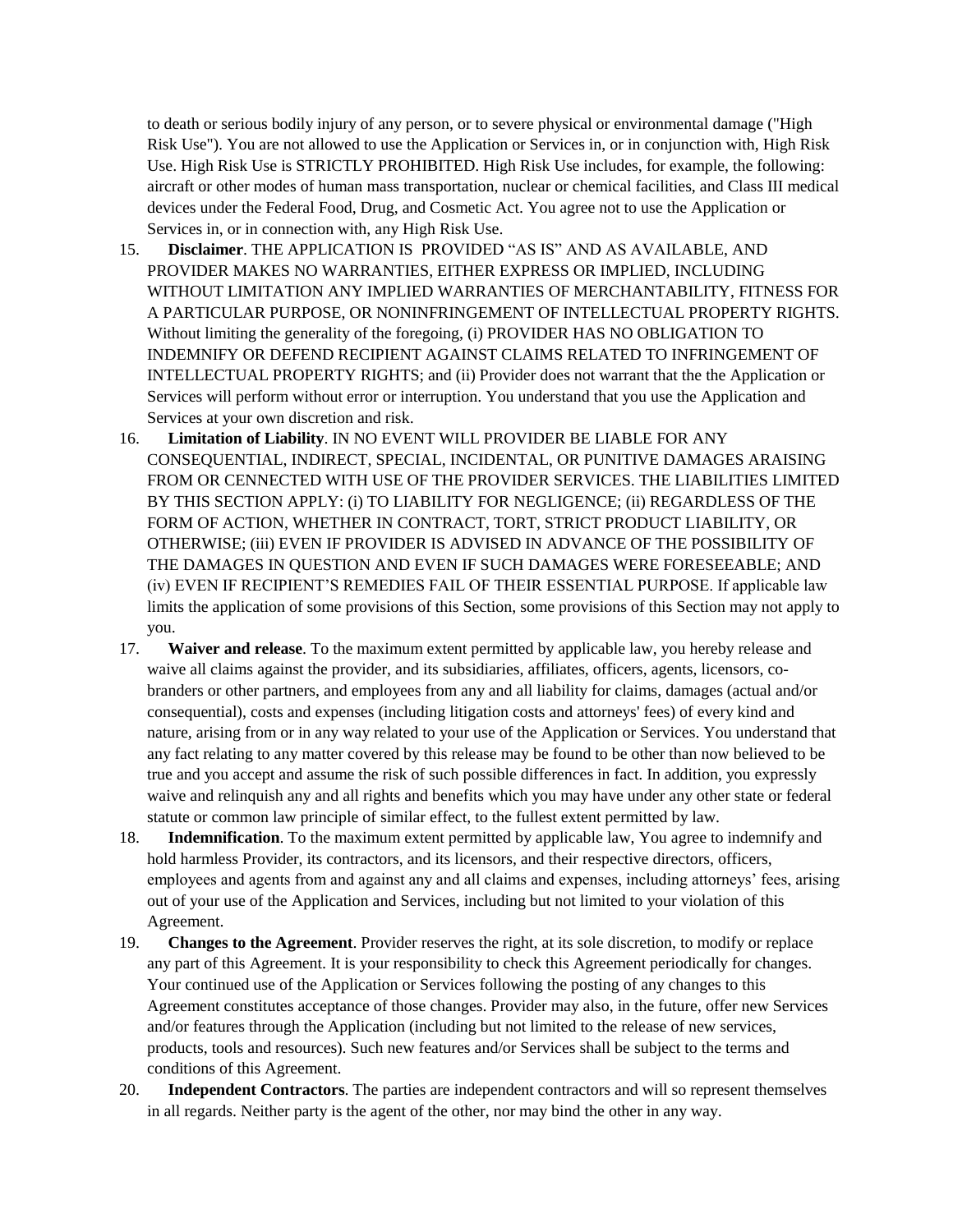- 21. **Force Majeure**. To the extent caused by force majeure the Provider will not be liable for delays or any failure to operate the Application, provide Services or perform this Agreement.
- 22. **No Waiver**. The failure of the Provider at any time to require performance by the Recipient of any provision of this Agreement shall in no way affect Provider's right to enforce such provisions, nor shall the waiver by Recipient of any breach of any provision of this Agreement be taken or held to be a waiver of any further breach of the same provision.
- **23. Choice of Law & Jurisdiction**. This Agreement will be governed solely by the internal laws of the State of Lithuania, without reference to such State's principles of conflicts of law. The parties consent to the personal and exclusive jurisdiction of the courts of Vilnius, Lithuania**.**
- 24. **Severability**. To the extent permitted by applicable law, the parties hereby waive any provision of law that would render any clause of this Agreement invalid or otherwise unenforceable in any respect. In the event that a provision of this Agreement is held to be invalid or otherwise unenforceable, such provision will be interpreted to fulfill its intended purpose to the maximum extent permitted by applicable law, and the remaining provisions of this Agreement will continue in full force and effect.
- 25. **Amendments**. In some situations Provider and Recipient could agree on modification to or variation of this Agreement. All such modification to or variation of this Agreement must be in writing and signed by authorized representatives of the Provider and the Recipient.
- 26. **Entire Agreement**. This Agreement sets forth the entire agreement of the parties and supersedes all prior or contemporaneous writings, negotiations, and discussions with respect to the subject matter hereof. Neither party has relied upon any such prior or contemporaneous communications.

This Agreement was last updated on February 24, 2016.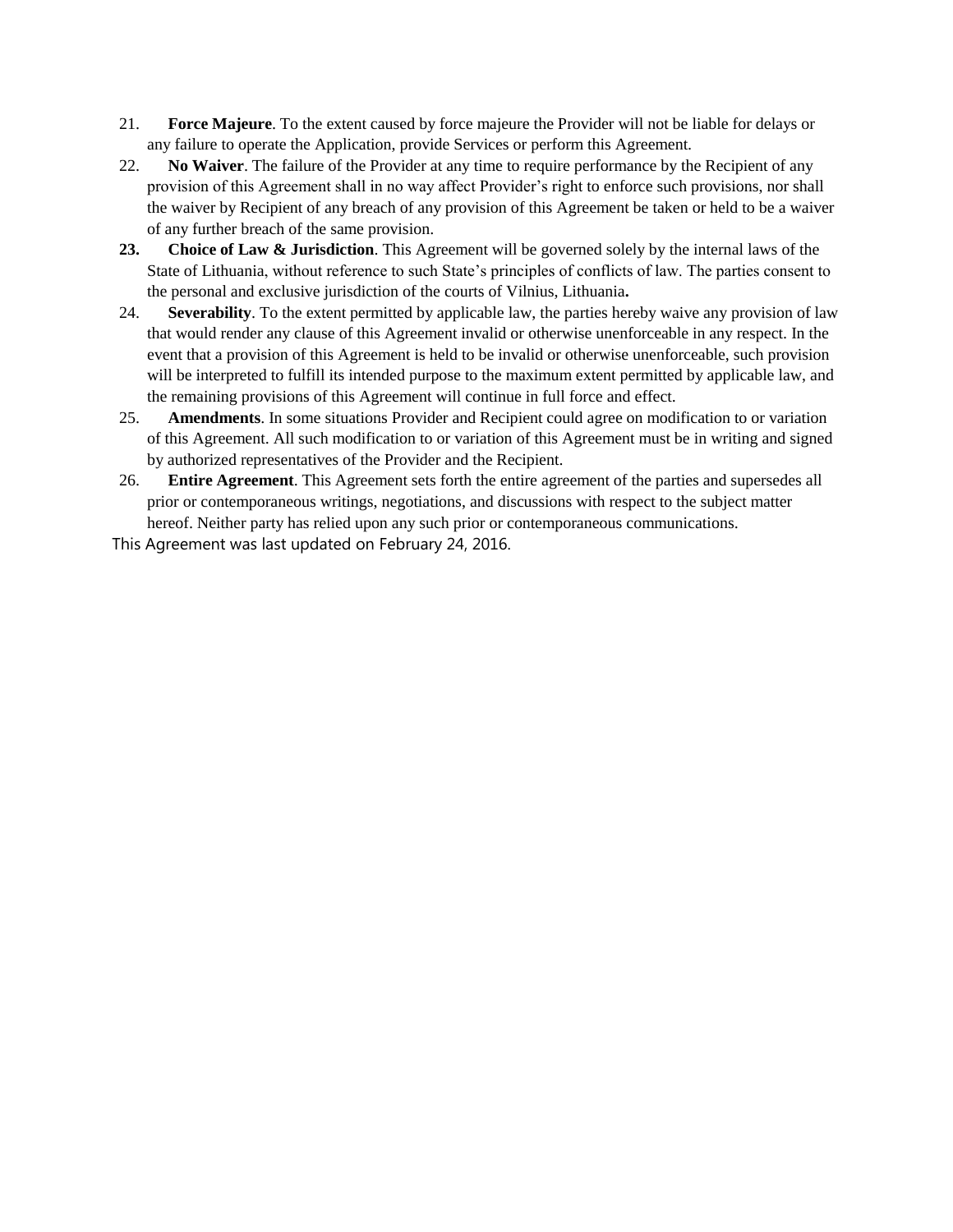# privacy policy – Check My Age

In this Privacy Policy describe how information from User (User) is collected, used, maintained and disclosed by Check My Age application. This privacy policy applies to the Check My Age.

#### collection of personal information

The Application may collect personally-identifying information when the application is running. Application may

- Access personal information in the device.
- Request personal information from the user.

During the execution of the application may collect

- Photos
- Email
- Authentication details for sharing

#### use of personal information

Application may use Users personal information for:

- Providing face detection and age estimation services.
- Connecting to external parties like Facebook.
- Sharing with third parties requested by user.

#### protection of personal information

We have done our best efforts to implement various security measures to protect Users personal information while User enter, submit to face detection and age estimation services. However, there are no completely secure methods for transmitting, processing and storing digital information and, therefore, we cannot guaranty that information will be never used or disclosed inconsistently with this Privacy Policy.

### sharing of personal information

Application does not collect and disclose Users personal information except trusted third parties which provide face detection and age prediction services and third parties providing user requested sharing services.

#### third party websites and services

Application may include links to other websites or services. We are not in control of these third party sites or services. These third party sites or services may have separate terms and policies. We do not have any responsibilities or liabilities for the content or activities of these linked third party sites or services.